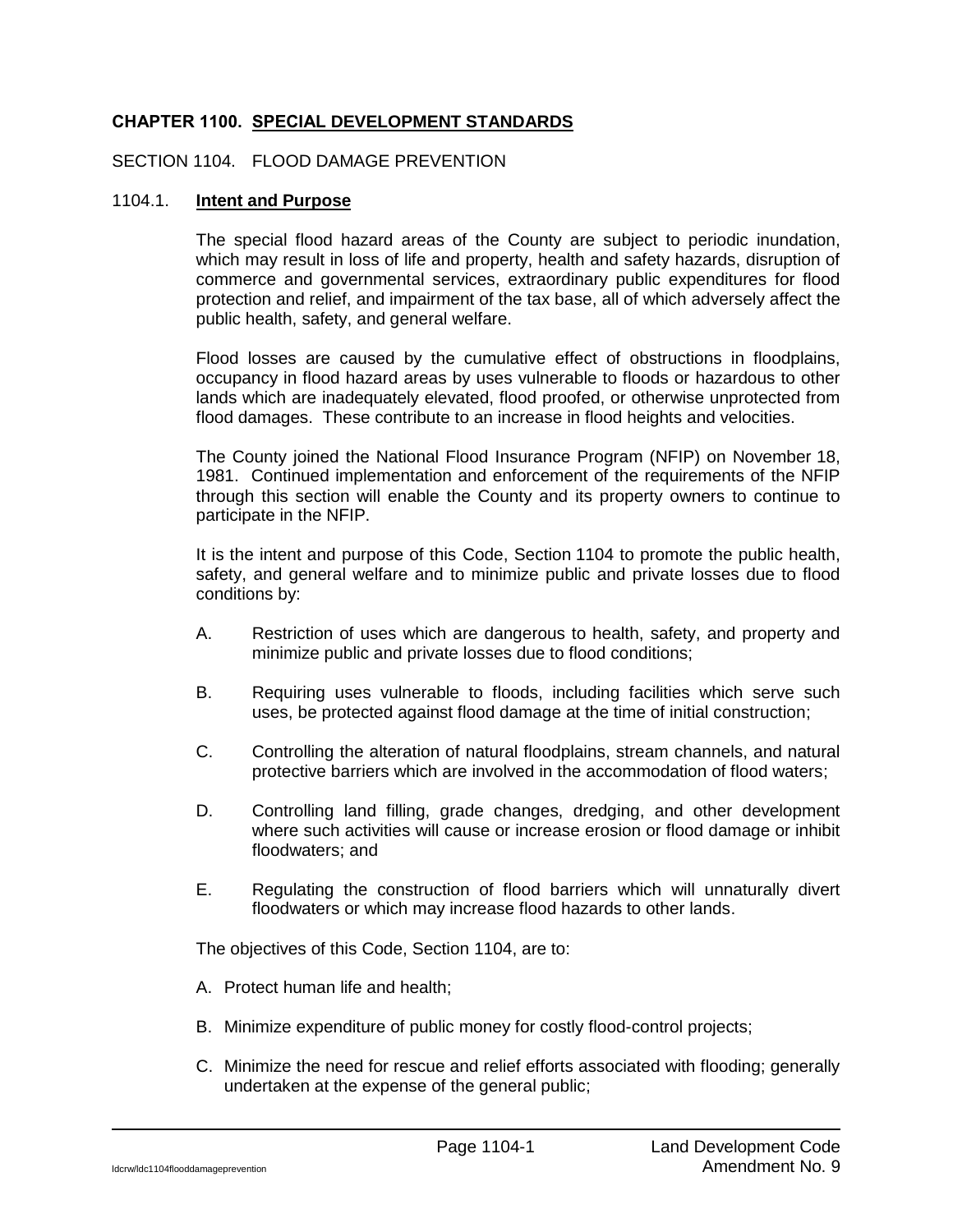- D. Minimize prolonged business interruptions;
- E. Minimize damage to public facilities and utilities, such as water and gas mains; electric, telephone, and sewer lines; and street and bridges located in floodplains; and
- F. Help maintain a stable tax base by providing for the sound use and development of flood-prone areas in such a manner as to minimize flood blight areas; and
- G. Ensure that potential homebuyers are notified that property is in a flood area.

This Code, Section 1104, is intended to be administered and enforced in conjunction with the *Florida Building Code,* as amended by Pasco County. Where cited, ASCE 24 refers to the edition of the standard that is referenced by the *Florida Building Code.*

### 1104.2. **Applicability**

This Code, Section 1104 shall apply to all development on land where any portion of the development is within a special flood hazard area in unincorporated Pasco County, including development that does not otherwise require a Site Development or Building Permit, and buildings, structures, and facilities that are exempt from the *Florida Building Code* and any further exemptions provided by law, such as:

- A. Railroads and ancillary facilities associated with the railroad.
- B. Nonresidential farm buildings on farms, as provided in Section 604.50, F.S.
- C. Temporary buildings or sheds used exclusively for construction purposes.
- D. Mobile or modular structures used as temporary offices.
- E. Those structures or facilities of electric utilities, as defined in Section 366.02, F.S., which are directly involved in the generation, transmission, or distribution of electricity.
- F. Chickees constructed by the Miccosukee Tribe of Indians of Florida or the Seminole Tribe of Florida. The term "chickee" means an open-sided wooden hut that has a thatched roof of palm or palmetto or other traditional materials, and that does not incorporate any electrical, plumbing, or other nonwood features.
- G. Temporary housing, not on State lands, provided by the Florida Department of Corrections to any prisoner in the state correctional system.
- H. Family mausoleums not exceeding 250 square feet in area which are prefabricated and assembled onsite or preassembled and delivered to the site and have walls, roofs, and a floor constructed of granite, marble, or reinforced concrete.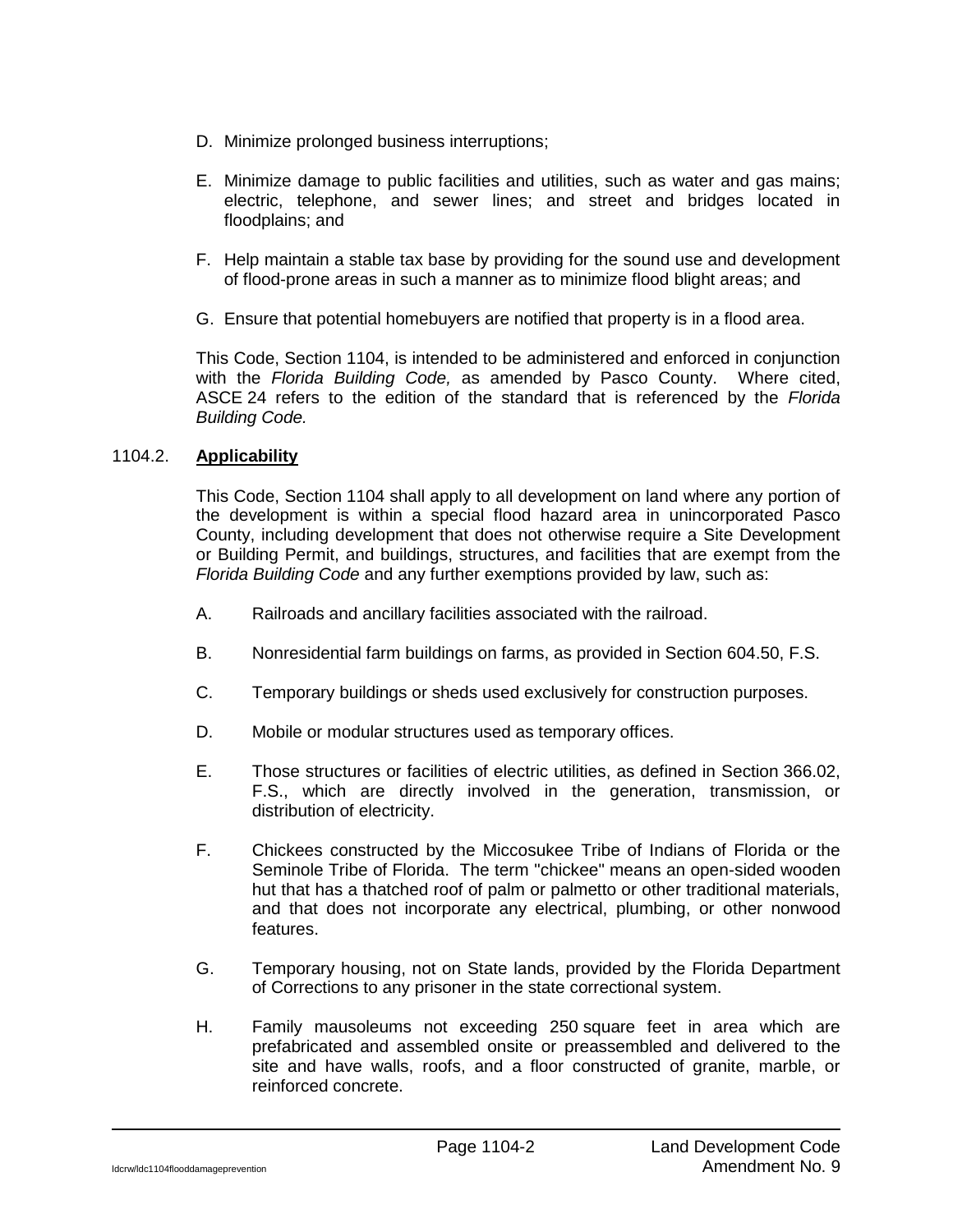I. A non-rented or leased building or structure which is not a principal residence nor connected to an offsite electric power or water supply, having less than 1,000 square feet which is constructed and owned by a natural person for hunting, and which is repaired or reconstructed to the same dimension and condition as existed on January 1, 2011, Section 553.73(10)(k), F.S..

It is intended that the interpretation and application of all provisions in this section be:

- **EXECONS** Considered as minimum requirements;
- Liberally construed in favor of the governing body; and
- Deemed neither to limit nor repeal any other powers granted under State Statute.

The degree of flood protection required by this Code, Section 1104, and the *Florida Building Code*, as amended by Pasco County, is considered the minimum reasonable for regulatory purposes and is based on scientific and engineering considerations. Larger floods can and will occur. Flood heights may be increased by manmade natural causes. This Code, Section 1104, and the *Florida Building Code*, as amended by Pasco County, does not imply that land outside of mapped special flood hazard areas, or that uses permitted within such flood hazard areas, will be free from flooding or flood damage. The flood hazard areas and base flood elevations contained in the Flood Insurance Study and shown on Flood Insurance Rate Maps (FIRM) and the requirements of Title 44, Code of Federal Regulations, Sections 59 and 60, may be revised by the Federal Emergency Management Agency (FEMA), requiring Pasco County to revise these regulations to remain eligible for participation in the National Flood Insurance Program. No guaranty of vested use, existing use, or future use is implied or expressed by compliance with this Code, Section 1104, and the *Florida Building Code*, as amended by Pasco County.

This Code, Section 1104, and the *Florida Building Code*, as amended by Pasco County, shall not create liability on the part of the Board of County Commissioners of Pasco County or any officer or employee thereof, for any flood damage that results from reliance on this Code, Section 1104 and the *Florida Building Code*, as amended by Pasco County, or any administrative decision lawfully made thereunder.

## 1104.3. **Establishment of Areas of Special Flood Hazard**

The areas of special flood hazard identified by FEMA in the Flood Insurance Study for Pasco County, Florida, and incorporated areas, dated September 26, 2014, with accompanying maps, including maps in digital format, and other supporting data and any amendments and revisions thereto, are adopted by reference and incorporated herein. The flood insurance study and maps are on file in the office of the County Administrator or designee.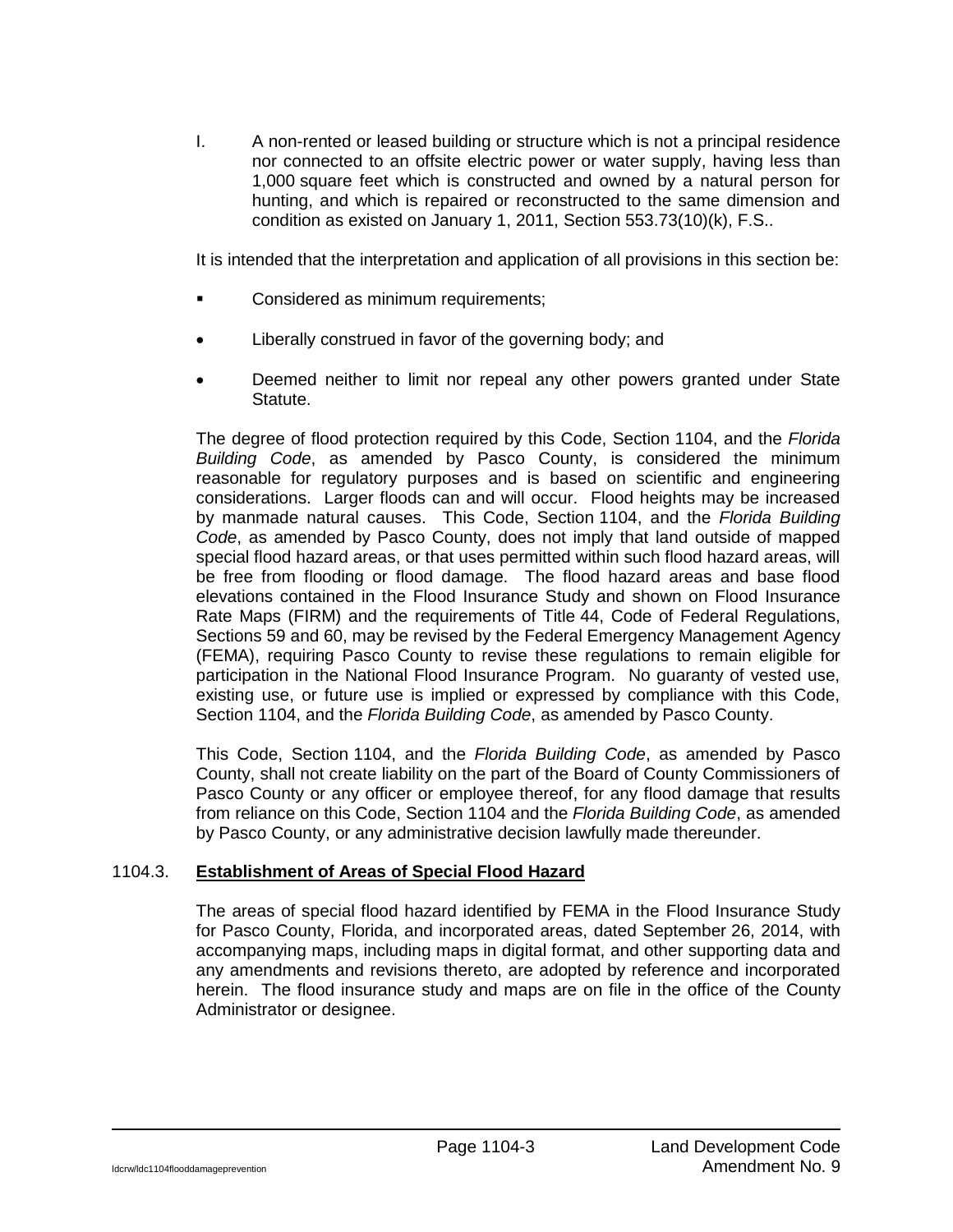## 1104.4. **Floodplain Administrator**

The Board of County Commissioners hereby appoints the County Administrator, or designee, to administer and implement this section. The duties shall include, but not be limited to, all of the following:

- A. Review development applications to determine whether proposed new development will be located in flood hazard areas.
- B. Review all development applications to ensure that the permit requirements of this section have been satisfied.
- C. Review development applications to determine whether proposed development will be reasonably safe from flooding.
- D. Establish, in coordination with the Building Official, procedures for administering and documenting determinations of substantial improvement and substantial damage.
- E. Make final determinations on development permits for developments that are not subject to the *Florida Building Code,* including buildings, structures, and facilities exempt from the *Florida Building Code.*
- F. Review, in coordination with the Building Official, requests submitted that seek approval to modify the strict application of the flood load and floodresistant construction requirements of the *Florida Building Code*, as amended by Pasco County, to determine whether such requests require the granting of a variance pursuant to this Code, Section 1104.7.
- G. Make required inspections for development permits that are not subject to the *Florida Building Code*, including buildings, structures, and facilities exempt from the *Florida Building Code.*
- H. Advise the permittee that additional Federal or State permits may be required and require that copies of such permits be provided and maintained on file with the Development Permit, including but not limited to:
	- 1. Southwest Florida Water Management District; Section 373.036, F.S..
	- 2. Florida Department of Health for onsite sewage treatment and disposal systems; Section 381.0065, F.S. and Chapter 64E-6, F.A.C.
	- 3. The Florida Department of Environmental Protection for construction, reconstruction, changes, or physical activities for shore protection or other activities seaward of the coastal construction control line; Section 161.141, F.S.
	- 4. The Florida Department of Environmental Protection for activities subject to the Joint Coastal Permit; Section 161.055, F.S.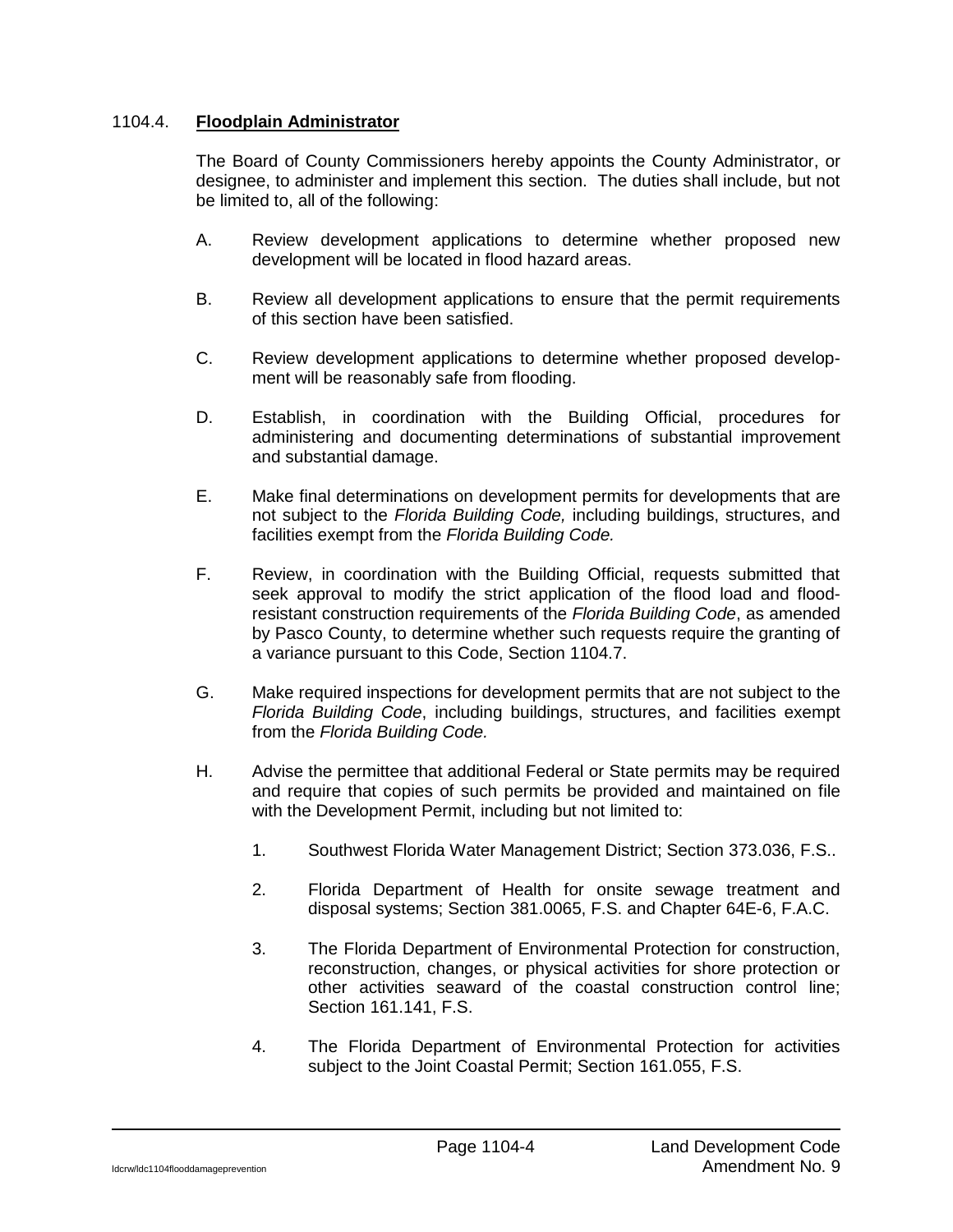- 5. The Florida Department of Environmental Protection for activities that affect wetlands and alter surface water flows, in conjunction with the U.S. Army Corps of Engineers; Section 404 of the Clean Water Act.
- 6. Federal permits and approvals.
- I. Notify adjacent communities, the Florida Division of Emergency Management, State Floodplain Management Office, and other Federal and/or State agencies with statutory or regulatory authority prior to any alteration or relocation of a watercourse and submit copies of such notifications to FEMA.
- J. Ensure that the flood-carrying capacity within the altered or relocated portion of any watercourse is maintained.
- K. Review required design certifications and documentation of elevations specified by this Code, Section 1104, and the *Florida Building Code,* as amended by Pasco County, to determine that such certifications and documentations are complete.
- L. Provide available flood elevation and flood hazard information.
- M. Where interpretation is needed as to the exact location of boundaries of the areas of special flood hazard, for example, where there appears to be a conflict between a mapped boundary and actual field conditions, make the necessary interpretation. The person contesting the location of the boundary shall be given a reasonable opportunity to appeal the interpretation as provided in this Code, Section 407.1.
- N. When base flood elevation data or floodway data have not been provided on a FIRM, obtain, review, and reasonably utilize any base flood elevation and floodway data available from a Federal, State, or other source in order to administer the provisions of this Code, Section 1104, and the *Florida Building Code*, as amended by Pasco County.
- O. Determine whether additional flood hazard data shall be obtained from other sources or shall be developed by an applicant.
- P. Require applicants who submit hydrologic and hydraulic engineering analyses to support permit applications to submit to FEMA, the data and information necessary to maintain the FIRMs if the analyses propose to change base flood elevations, flood hazard area boundaries, or floodway designations; such submissions shall be made within six (6) months of such data becoming available.
- Q. Notify FEMA when the unincorporate boundaries of Pasco County are modified.
- R. Advise applicants for new buildings and structures, including substantial improvements that are located in any unit of the Coastal Barrier Resources System established by the Coastal Barrier Resources Act (Pub.L. 97-348)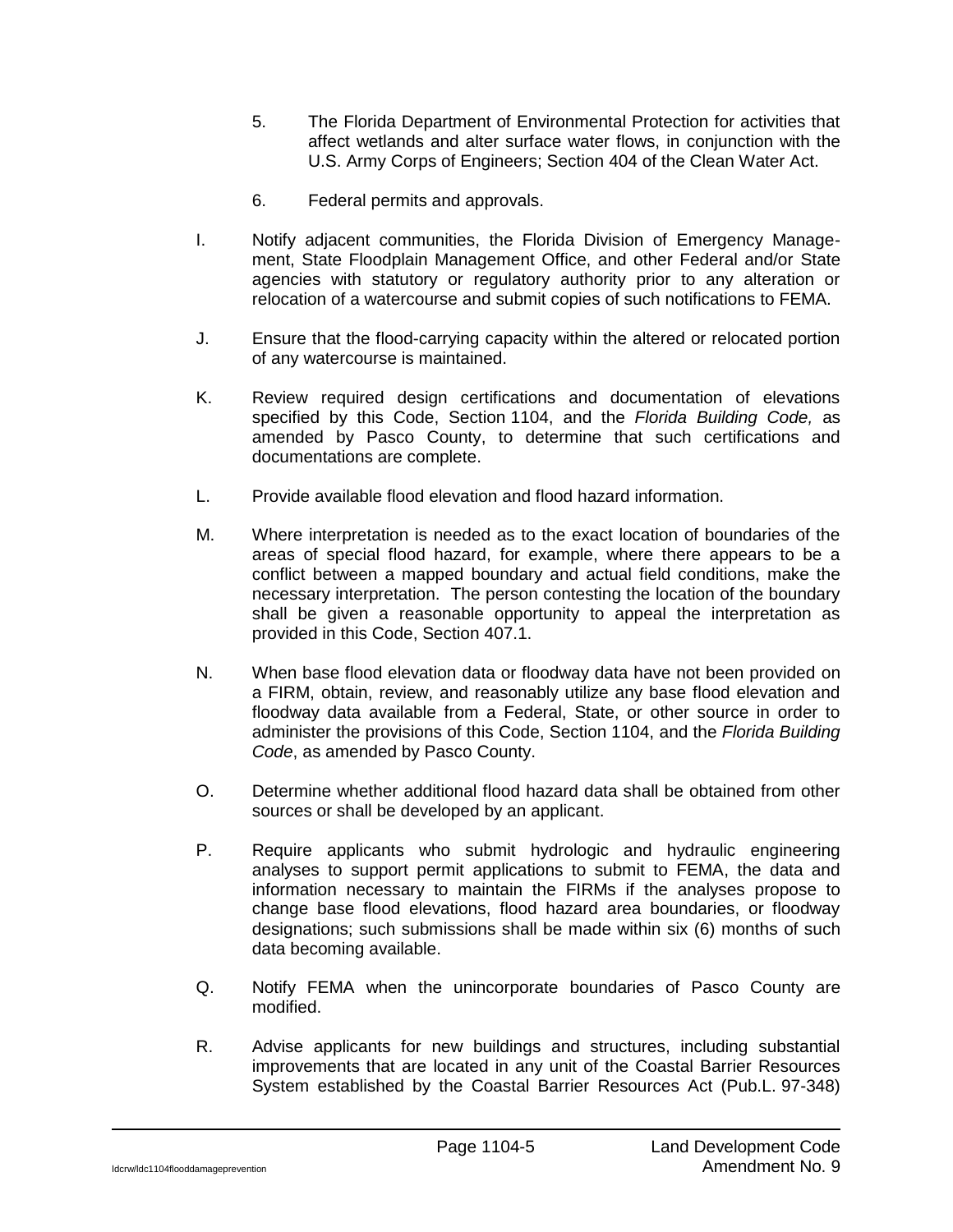and the Coastal Barrier Improvement Act of 1990 (Pub.L. 101-591) that federal flood insurance is not available on such construction. Areas subject to this limitation are identified on Flood Insurance Rate Maps as "Coastal Barrier Resource System Areas" and "Otherwise Protected Areas."

S. All records pertaining to this Code, Section 1104, and the flood provisions of the *Florida Building Code*, as amended by Pasco County, shall be maintained in the office of the County Administrator, or designee, and shall be open for public inspection.

### 1104.5. **Development Permit and Inspection Procedures**

## A. General

Prior to any development in an area of special flood hazard, a Development Permit shall be obtained. Application for a Development Permit shall be made to the County Administrator or designee on forms furnished by the County.

Site (horizontal) development shall follow the application submittal and application processing procedures of this Code.

Buildings, structures, and facilities exempt from the *Florida Building Code* (vertical development) shall follow the application submittal and application processing procedures adopted in Chapter 18 of the Pasco County Code of Ordinances.

The issuance of a floodplain development permit or approval pursuant to this Code shall not be construed to be a permit for, or approval of, any violation of this Code, the *Florida Building Code*, as amended by Pasco County, or any other ordinance of Pasco County. The issuance of permits based on submitted applications, construction documents, and information shall not prevent the County Administrator, or designee, from requiring the correction of errors and omissions.

A floodplain development permit or approval shall become invalid unless the work authorized by such permit is commenced within 180 days after its issuance, or if the work authorized is suspended or abandoned for a period of 180 days after the work commences. Extensions for periods of not more than 180 days each shall be requested in writing and justifiable cause shall be demonstrated.

The County Administrator, or designee, is authorized to suspend or revoke a floodplain development permit or approval if the permit was issued in error, on the basis of incorrect, inaccurate or incomplete information, or in violation of this Code or any other ordinance, regulation, or requirement of Pasco County.

The County Administrator, or designee, shall not issue any permit for a structure denied flood insurance coverage by FEMA, pursuant to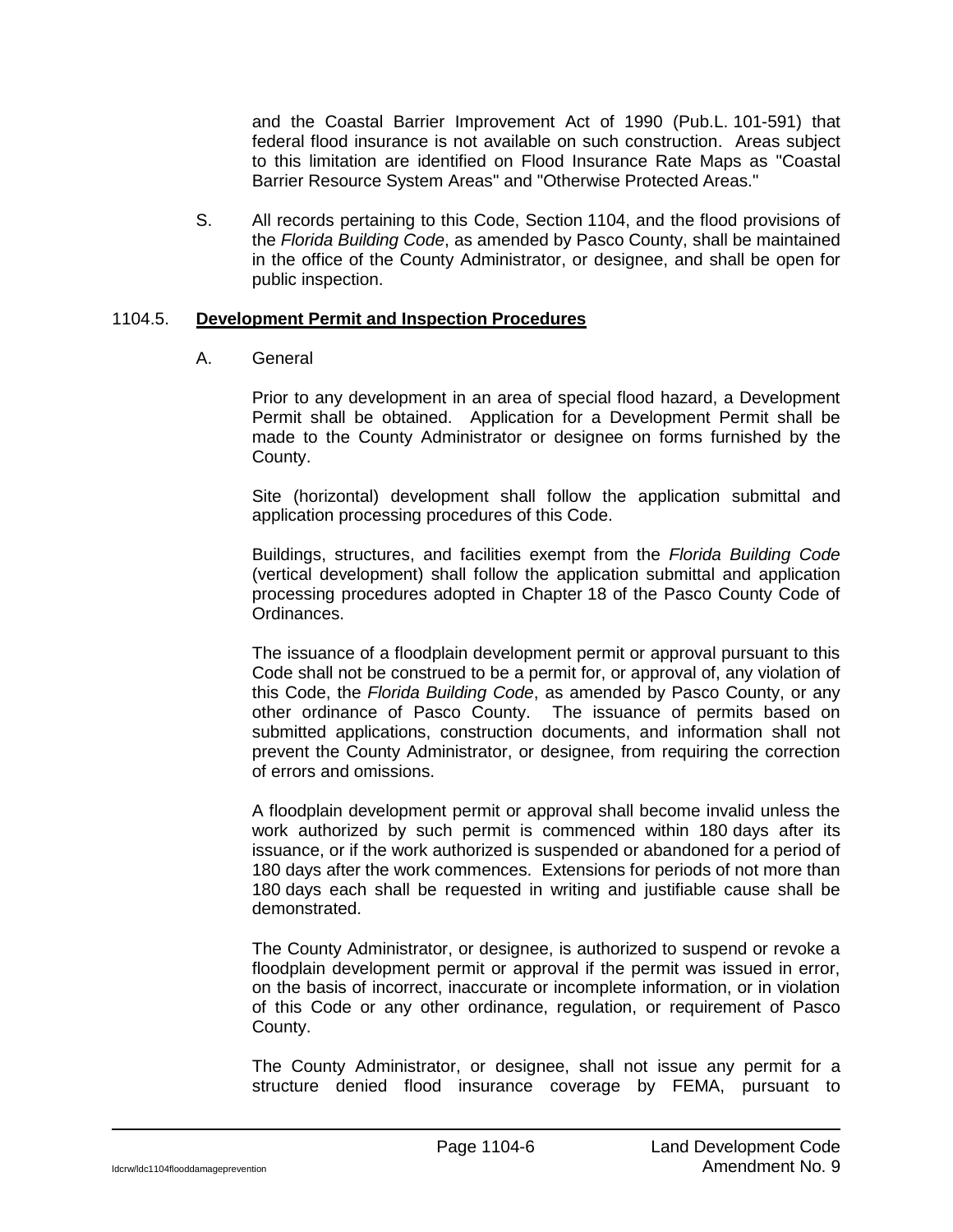Section 1316 of the National Flood Insurance Act of 1968, unless the permit is for activities to bring the 1316structure into compliance with this Code, Section 1104 and the *Florida Building Code,* as amended by Pasco County.

B. Development Permit Application

During the development permit application and review process the following specific information, as applicable, is required in addition to the information required in this Code, Chapter 400, or of the Pasco County Code of Ordinances, Chapter 18:

- 1. Delineation of flood hazard areas, floodway boundaries and flood zone(s), base flood elevations(s), and ground elevations, as necessary for the review of the proposed development.
- 2. Where base flood elevations, or floodway data are not included on the FIRM or in the Flood Insurance Study, same shall be established in accordance with this Code, Sections 1104.5.C.2 or 1104.5.C.3.
- 3. Where the proposed development seeks approval for more than 50 lots, or is larger than five (5) acres, and the base flood elevations are not included on the FIRM or in the Flood Insurance Study, such elevations shall be established in accordance with this Code, Section 1104.5.C.1.
- 4. Location of the proposed activity and proposed structures, and locations of existing buildings and structures.
- 5. Elevation in relation to the datum on the FIRM of the proposed lowest floor, including basement, of all buildings or structures.
- 6. Elevation in relation to the datum on the FIRM of the proposed lowest horizontal member of all buildings or structures within Velocity (V) Zones.
- 7. Elevation in relation to the datum on the FIRM to which any nonresidential building will be dry flood proofed.
- 8. Description of the extent to which any mangrove stand or sand dune will be altered as a result of proposed development.
- 9. Description of the extent to which any watercourse will be altered or relocated as a result of proposed development.
- 10. Certificate from a registered professional engineer or architect that the nonresidential, dry flood-proofed building will meet the dry floodproofing criteria in the *Florida Building Code*, as amended by Pasco County.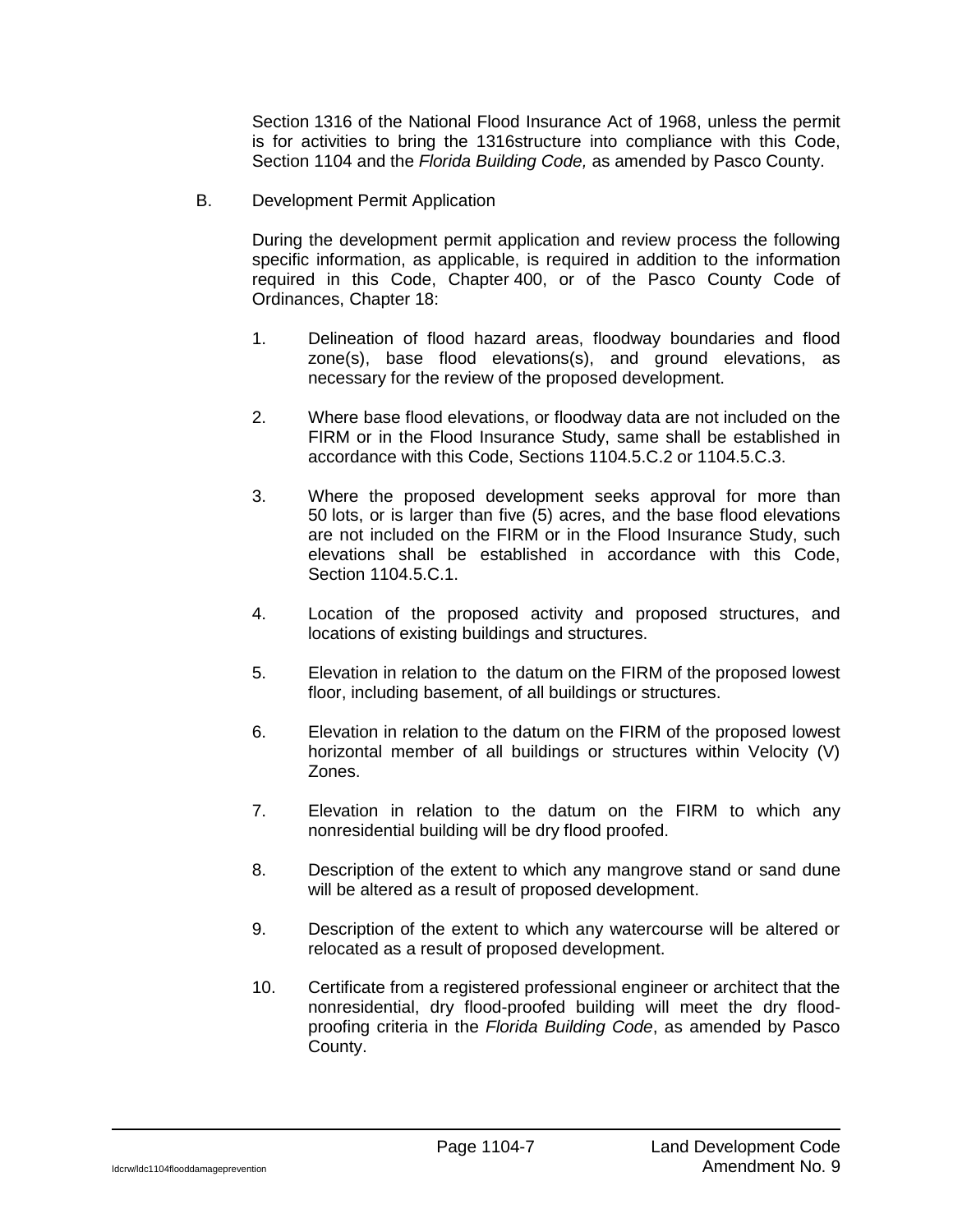- 11. Certificate from a registered professional engineer or architect that the building will meet the V- Zone criteria in this Code or the *Florida Building Code*, as amended by Pasco County.
- C. Information in flood hazard areas without base flood elevations (approxi-mate Zone A). Where flood hazard areas are delineated on the FIRM and base flood elevation data have not been provided, the County Administrator, or designee, shall:
	- 1. Require the applicant to include base flood elevation data prepared in accordance with currently accepted engineering practices.
	- 2. Obtain, review, and provide to applicants base flood elevation and floodway data available from a Federal or State agency or other source, or require the applicant to obtain and use base flood elevation and floodway data available from a Federal or State agency or other source.
	- 3. Where base flood elevation and floodway data are not available from another source, where the available data are deemed by the County Administrator, or designee, to not reasonably reflect flooding conditions, or where the available data are known to be scientifically or technically incorrect or otherwise inadequate:
		- a. Require the applicant to include base flood elevation data prepared in accordance with currently accepted engineering practices; or
		- b. Specify that the base flood elevation is three (3) feet above the highest adjacent grade at the location of the development, provided there is no evidence indicating flood depths have been or may be greater than three (3) feet.
	- 4. Where the base flood elevation data are to be used to support a Letter of Map Change from FEMA, advise the applicant that the analyses shall be prepared by a Florida licensed engineer in a format required by FEMA, and that it shall be the responsibility of the applicant to satisfy the submittal requirements and pay the processing fees.
- D. **Additional analyses and certifications.** As applicable to the location and nature of the proposed development activity, and in addition to the requirements of this Code, Section 1104, the applicant shall have the following analyses signed and sealed by a Florida licensed engineer for submission with the site plan and construction documents:
	- 1. For development activities proposed to be located in a regulatory floodway, a floodway encroachment analysis that demonstrates that the encroachment of the proposed development will not cause any increase in base flood elevations; where the applicant proposes to undertake development activities that increase base flood elevations,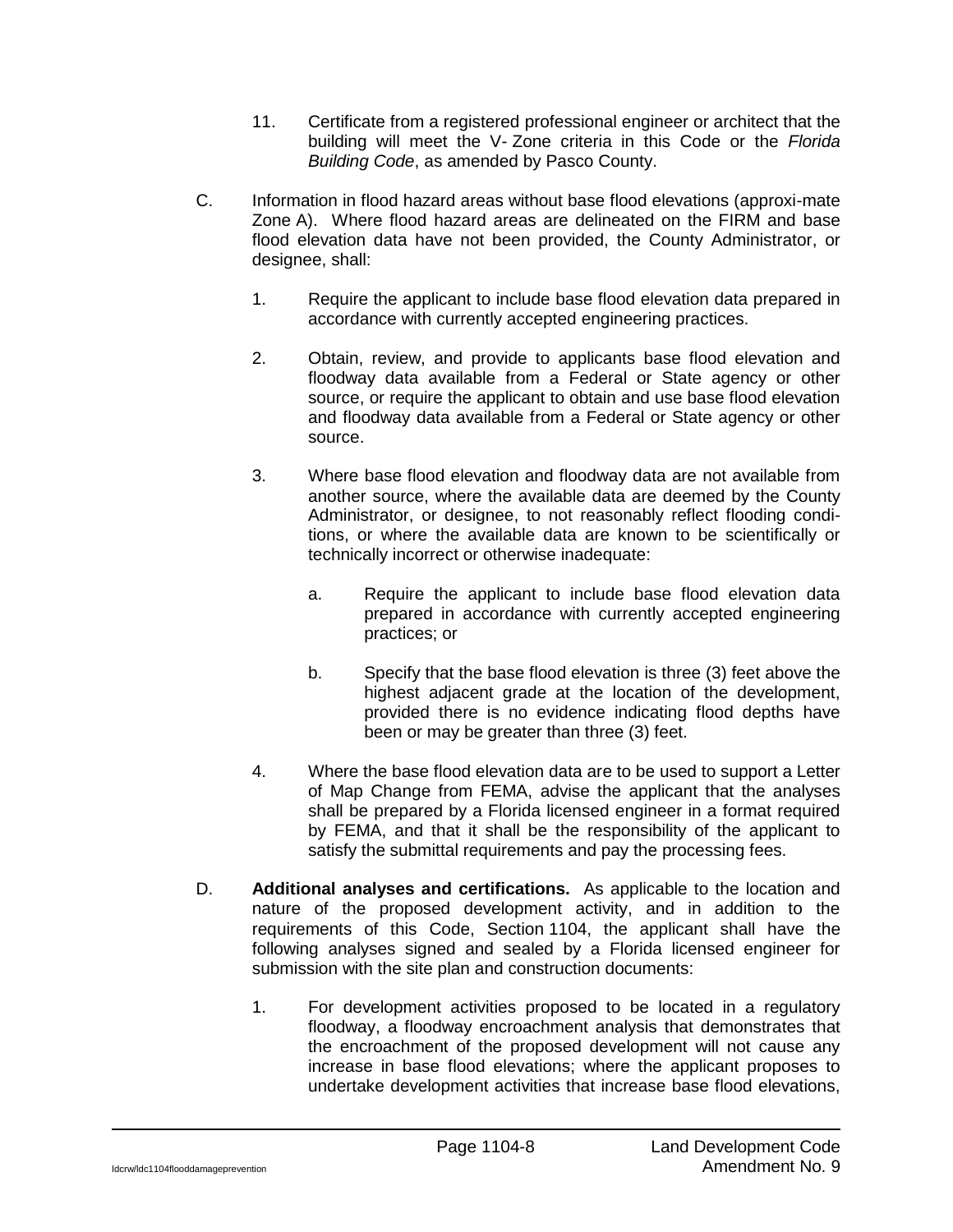the applicant shall submit such analysis to FEMA as specified in this Code, Section 1104.5.E, and shall submit the Conditional Letter of Map Revision, if issued by FEMA, with the site plan and construction documents.

- 2. For development activities proposed to be located in a riverine flood hazard area for which base flood elevations are included in the Flood Insurance Study or on the FIRM and floodways have not been designated, hydrologic and hydraulic analyses that demonstrate that the cumulative effect of the proposed development, when combined with all other existing and anticipated flood hazard area encroachments, will not increase the base flood elevation more than one (1) foot at any point within the community. This requirement does not apply in isolated flood hazard areas not connected to a riverine flood hazard area or in flood hazard areas identified as Zone AO or Zone AH.
- 3. For alteration of a watercourse, an engineering analysis prepared in accordance with standard engineering practices which demonstrates that the flood-carrying capacity of the altered or relocated portion of the watercourse will not be decreased, and certification that the altered watercourse shall be maintained in a manner which preserves the channel's flood-carrying capacity. The applicant shall also submit the analysis to FEMA, as specified in this Code, Section 1104.5.E.
- 4. For activities that propose to alter sand dunes or mangrove stands in coastal high hazard areas (Zone V), an engineering analysis that demonstrates that the proposed alteration will not increase the potential for flood damage
- E. **Submission of additional data.** When additional hydrologic, hydraulic, or other engineering data, studies, and additional analyses are submitted to support an application, the applicant has the right to seek a Letter of Map Change from FEMA to change the base flood elevations, change floodway boundaries, or change boundaries of flood hazard areas shown on the FIRMs, and to submit such data to FEMA for such purposes. The analyses shall be prepared by a Florida licensed engineer in a format required by FEMA. Submittal requirements and processing fees shall be the responsibility of the applicant.
- F. **Inspections and Certifications.** Development permits within a special flood hazard area shall be subject to inspection to determine compliance with this Code, Section 1104.

Prior to the issuance of a Certificate of Occupancy (CO), or where no CO is required, prior to final inspection of the development, manufactured home, building, structure or facility, it shall be the duty of the permit holder to submit to the County Administrator or designee a certification as follows:

1. Within A Zones: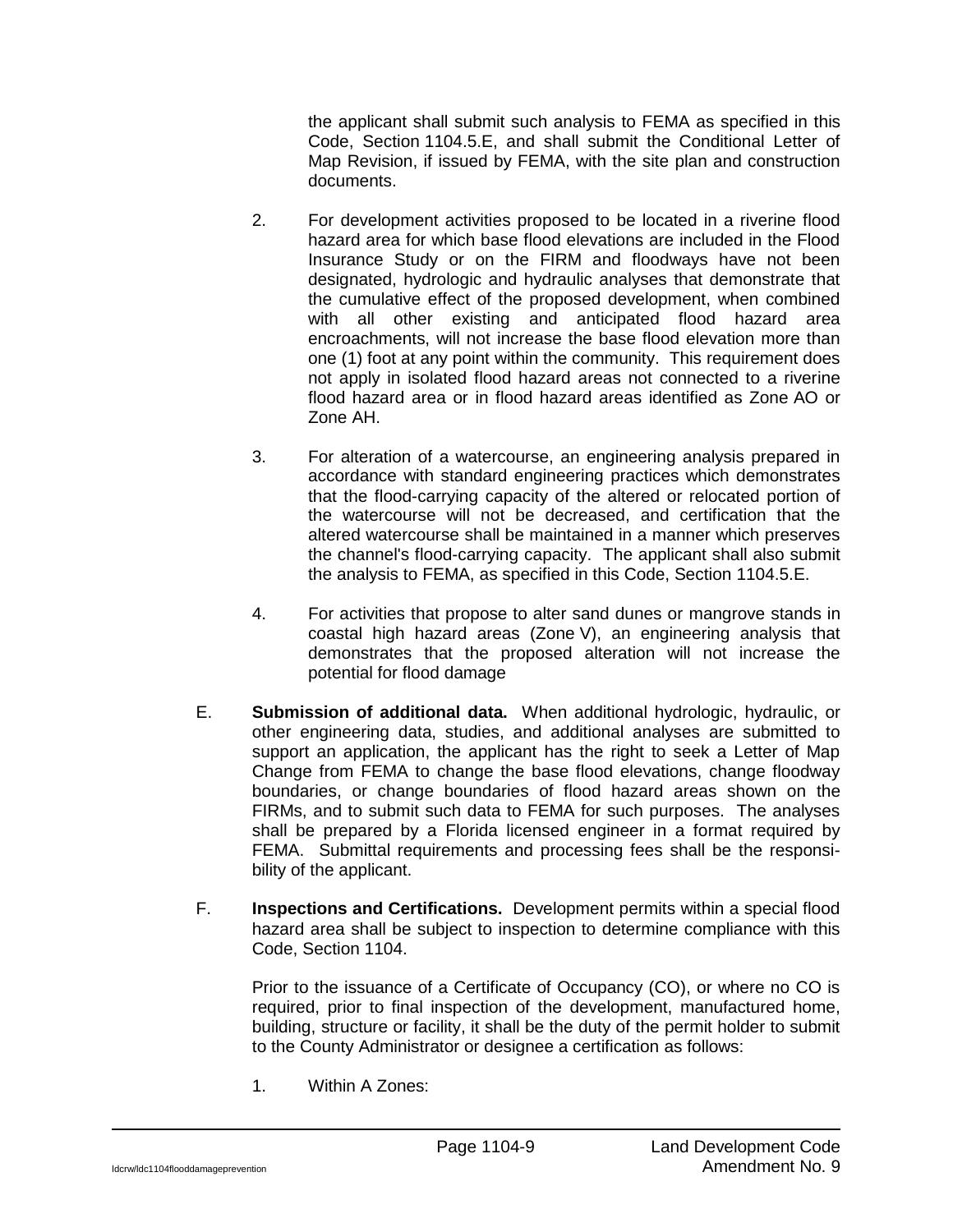- a. Elevation (in relation to datum on the FIRM) of the lowest floor (including basement) of all new and substantially improved structures, and
- b. If the building, structure, or facility, has been flood-proofed, the elevation (in relation to datum on the FIRM) to which the structure, building, or facility was flood-proofed.
- 2. Within V Zones:
	- a. Elevation (in relation to datum on the FIRM) of the bottom of the lowest structural member of the lowest floor (excluding pilings and columns) of all new and substantially improved structures, and whether or not such structures contain a basement.

The said certification shall be prepared by or under the direct supervision of a Florida Licensed Professional Surveyor and certified by the same. When dry flood-proofing is utilized for a particular building, the said certification shall be prepared by or under the direct supervision of a Professional Engineer or architect and certified by the same. Any work undertaken prior to submission of the certification shall be at the permit holder's risk. The County Administrator, or designee, shall review the lowest floor, lowest horizontal structural member and/or dry flood-proofing elevation and survey data submitted for compliance with this section. The permit holder immediately and prior to the issuance of the CO and/or final inspection of the building, structure, or facility shall correct deficiencies detected by such review. Failure to submit the survey or failure to make the said corrections required hereby shall be cause to issue a Stop-Work Order for the project and/or deny issuance of a CO for the structure and/or deny use of the structure.

3. The County Administrator, or designee, shall maintain a record of all such information.

# 1104.6. **Flood Hazard Reduction**

G. General Standards

In all areas of special flood hazard, the following are required:

- 1. New construction and substantial improvements shall be designed (or modified) and adequately anchored to prevent flotation, collapse, or lateral movement of the structure resulting from the hydrodynamic and hydrostatic loads, including the effects of buoyancy.
- 2. Manufactured homes shall be elevated and anchored to prevent flotation, collapse, or lateral movement. Methods of anchoring may include, but are not limited to, use of over-the-top or frame ties to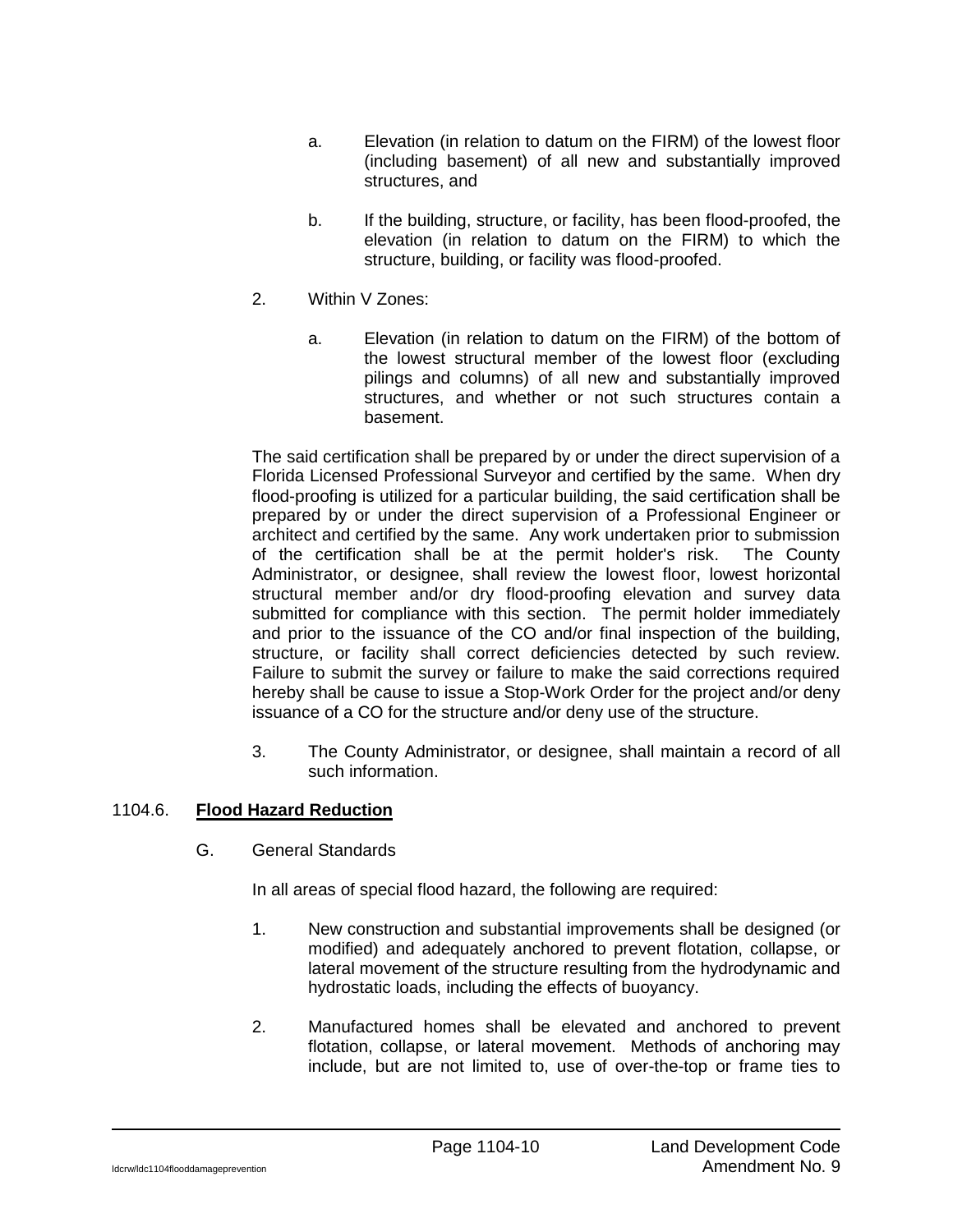ground anchors. This standard shall be in addition to and consistent with applicable State requirements for resisting wind forces.

- 3. New construction and substantial improvements shall be constructed with flood damage resistant materials and utility equipment resistant to flood damage.
- 4. New construction or substantial improvements shall be constructed by methods and practices that minimize flood damage.
- 5. Electrical, heating, ventilation, plumbing, air conditioning equipment, and other service facilities, including ductwork, shall be designed and/or located so as to prevent water from entering or accumulating within the components during conditions of flooding.
- 6. New and replacement water supply systems shall be designed to minimize or eliminate infiltration of flood waters into the system.
- 7. New and replacement sanitary sewage systems shall be designed to minimize or eliminate infiltration of flood waters into the systems and discharges from the systems into flood waters.
- 8. On-site waste disposal systems shall be located and constructed to avoid impairment to them or contamination from them during flooding.
- 9. Any alteration, repair, reconstruction, or improvement to a building that was constructed in compliance with the flood damage prevention requirements of Pasco County or the flood resistant provisions of the *Florida Building Code* shall meet the requirements of "new construction" as contained in this Code, Section 1104, and the *Florida Building Code*, as amended by Pasco County.
- 10. Any alteration, repair, reconstruction, or improvement to a building that is not in compliance with the flood damage prevention requirements of Pasco County or the flood resistant provisions of the *Florida Building Code*, as amended by Pasco County shall be undertaken only if the nonconformity is eliminated or the building is otherwise brought into compliance and the activities shall meet the requirements of "new construction" as contained in this Code, Section 1104, and the *Florida Building Code*, as amended by Pasco County.
- 11. Standards for Subdivision and Site Development
	- a. All subdivision and site development proposals shall be consistent with the need to minimize flood damage.
	- b. All new construction in coastal, high-hazard areas (V Zones) shall be landward of the reach of the mean high tide.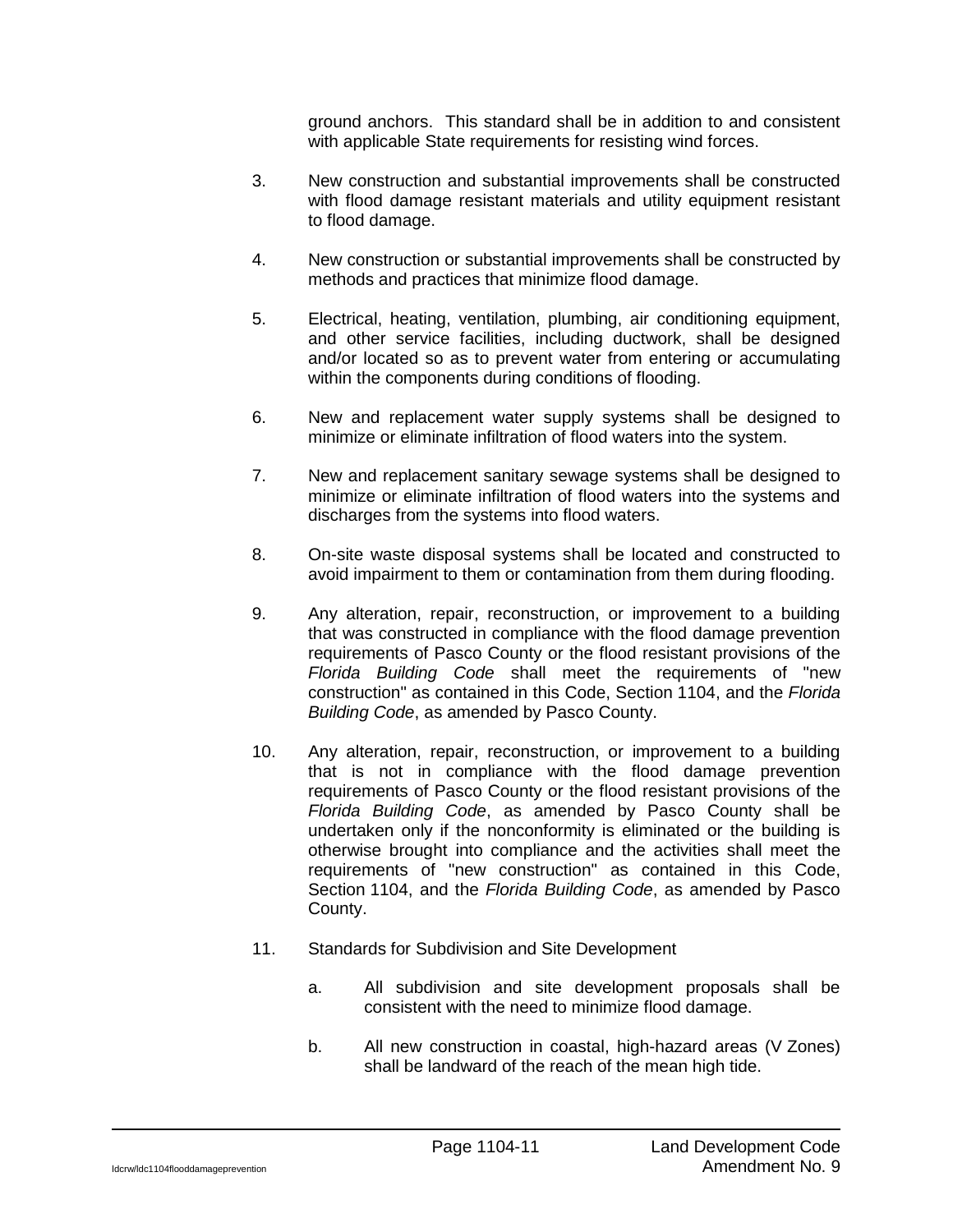- c. All subdivision and site development proposals shall have public utilities and facilities, such as sewer, gas, electrical, and water systems located and constructed to minimize or eliminate flood damage.
- d. All subdivision and site development proposals shall have adequate drainage provided to reduce exposure to flood hazards. In Zones AH and AO, adequate drainage paths shall be provided to guide floodwater around and away from proposed structures.
- e. Base flood elevation data shall be provided for subdivision and site development proposals and other proposed development, including manufactured home parks and subdivisions, which is greater than the lesser of fifty (50) lots or five (5) acres.
- 12. Standards for Design and Construction of Developments, Buildings, Structures, and Facilities Exempt from the *Florida Building Code.*

Developments, buildings, structures, and facilities that are exempt from the *Florida Building Code*, including substantial improvement or repair of substantial damage of such developments, buildings, structures, and facilities, shall be designed and constructed in accordance with the flood elevation, flood load, and flood-resistant construction requirements of ASCE 24.

Structures exempt from the *Florida Building Code* that are not walled and roofed buildings shall comply with this Code, Section 1104.6.A.

H. Specific Standards within A Zones

Located within areas of special flood hazard established in this Code, Section 1104.3, are areas designated as, Zones "AE," "A1-30," and/or "AH." These areas are subject to inundation of flood waters, and, therefore, in addition to meeting all provisions of this Code, Section 1104, applicable to A Zones, the following shall also apply:

- 1. Manufactured Homes, Foundations, Anchoring and Elevation
	- a. New, and replacement manufactured homes shall be elevated on permanent foundations such that the lowest floor of the manufactured home is elevated to or above one (1) foot above the base flood elevation and securely anchored to an adequately anchored foundation system to resist floatation collapse or lateral movement, if such manufactured homes are placed or substantially improved on sites:
		- (1) Outside of a manufactured home park or subdivision;
		- (2) In a new manufactured home park or subdivision;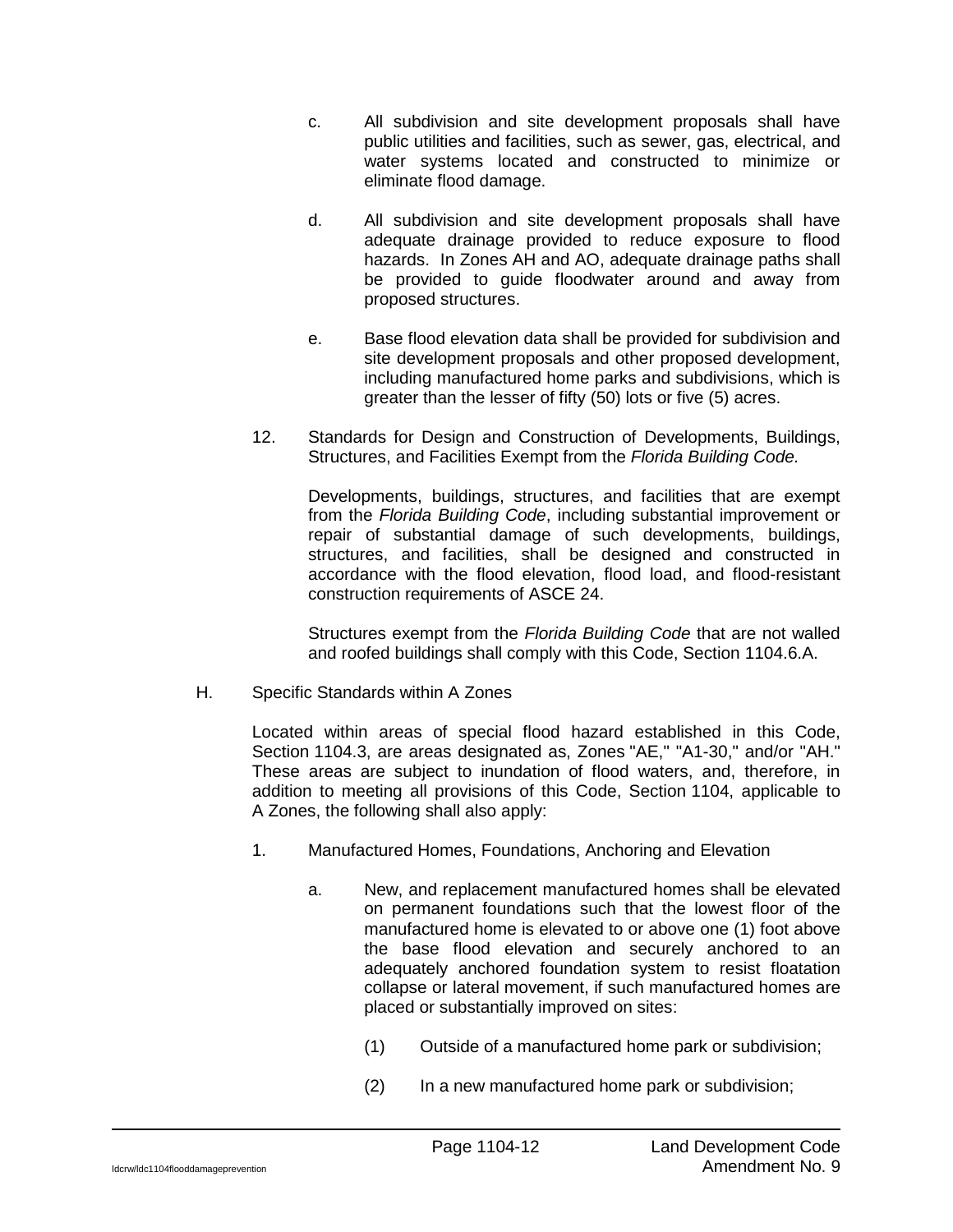- (3) In an expansion to an existing manufactured home park or subdivision; or
- (4) In an existing manufactured home park or subdivision on which a manufactured home has incurred "substantial damage" as the result of a flood.
- b. Manufactured homes to be placed or substantially improved on sites in an existing manufactured home park or subdivision that are not subject to this Code, Section 1104.6.B.1.a., shall be securely anchored to an adequately anchored foundation system to resist flotation, collapse, or lateral movement and shall be elevated so that either:
	- (1) The lowest floor of the manufactured home is elevated no lower than one (1) foot above the level of the base flood elevation; or
	- (2) The manufactured home chassis is supported by reinforced piers or other foundation elements of at least an equivalent strength of no less than thirty-six (36) inches in height above the ground.
- 2. Manufactured Homes Enclosures

Enclosed areas below elevated manufactured homes shall be designed to be used solely for parking of vehicles, building access, or storage. The walls of enclosed areas shall be designed to allow for the entry and exit of floodwaters to automatically equalize hydrostatic flood forces on exterior walls.

- a. Designs for complying with this requirement must either be certified by a registered design professional or meet the following minimum criteria:
	- (1) Provide a minimum of two (2) openings having a total net area of not less than one (1) square inch for every square foot of enclosed area subject to flooding;
	- (2) The bottom of all openings shall be no higher than one (1) foot above grade;
	- (3) Openings must be located so that the portion of the opening intended to allow for inflow and outflow is below the base flood elevation; and
	- (4) Openings may be equipped with screens, louvers, valves, or other coverings or devices provided they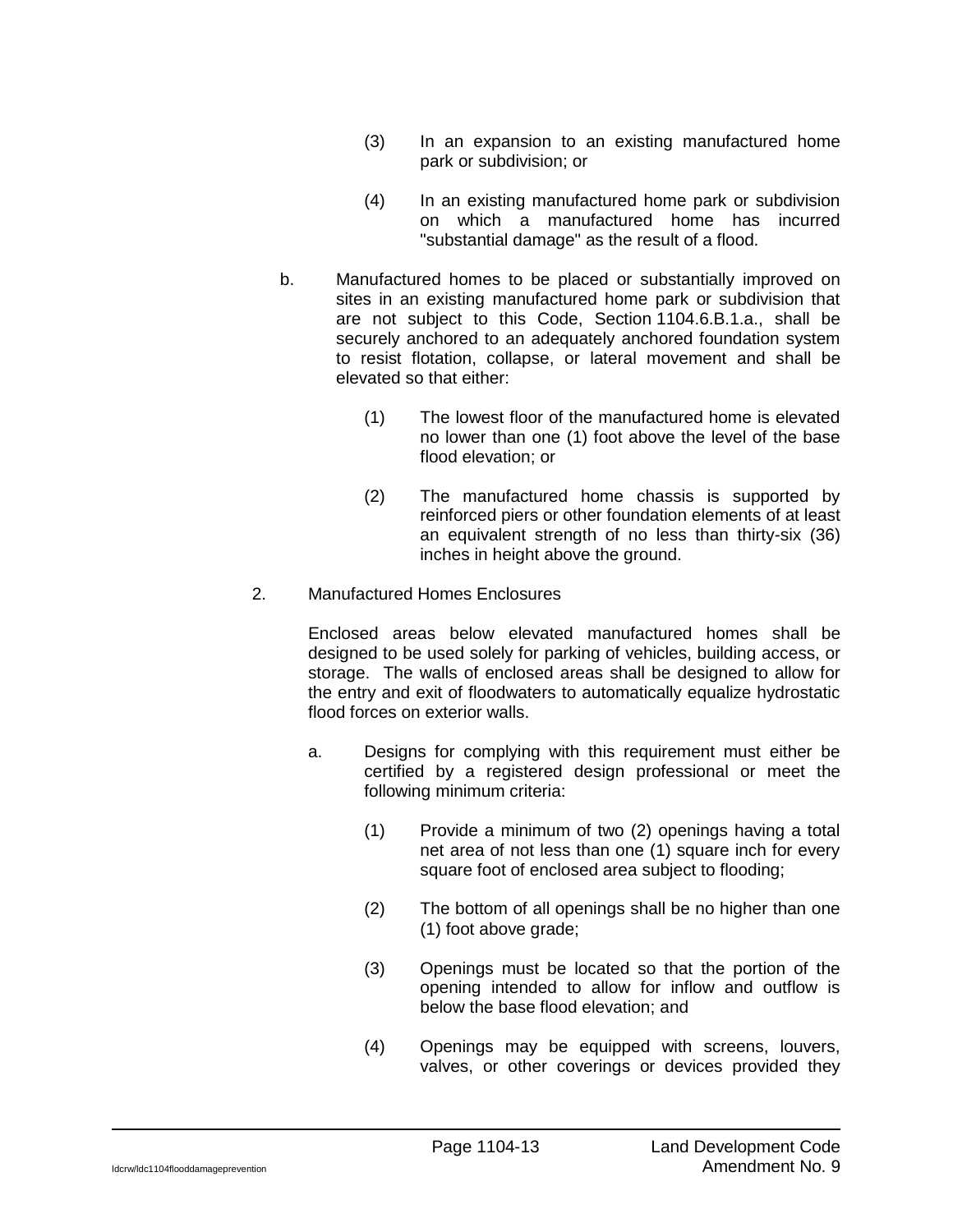permit the automatic flow of floodwaters in both directions.

- b. Access to the enclosed area shall be the minimum necessary to allow for parking of vehicles (garage door) or limited storage of maintenance equipment used in connection with the premises (standard exterior door) or entry to the living area (stairway or elevator).
- c. The interior portion of such enclosed area shall not be partitioned or finished into separate rooms.
- d. Electrical, plumbing, and other utility connections are prohibited below the base flood elevation.
- 3. Recreational Vehicles

All recreational vehicles placed on sites must either:

- a. Be fully licensed and ready for highway use (a recreational vehicle is ready for highway use if it is on its wheels or jacking system, is attached to the site only by quick disconnect-type utilities and security devices, and has no permanently attached additions);
- b. Meet all the requirements for anchoring and elevation of for manufactured homes of this Code, Sections 1104.6.B.1. and 2.; or
- c. Be on the site for fewer than 180 consecutive days.
- C. Floodways

Located within areas of special flood hazard established in this Code, Section 1104.3., are areas designated as floodways. Since the floodway is an extremely hazardous area due to the velocity of flood waters which carry debris and potential projectiles and has erosion potential, and, therefore, in addition to meeting all provisions in this Code, Section 1104, and *Florida Building Code* applicable in A Zones, the following provisions shall apply:

- 1. Encroachments, including fill, new construction, substantial improvements, and other developments shall not be authorized unless it has been demonstrated through floodway encroachment analyses performed in accordance with standard engineering practice that encroachments shall not result in any increase in flood levels during occurrence of the base flood discharge.
- 2. The placement of manufactured homes is not permitted, except in an existing manufactured home park or subdivision. A replacement manufactured home may be placed on a lot in an existing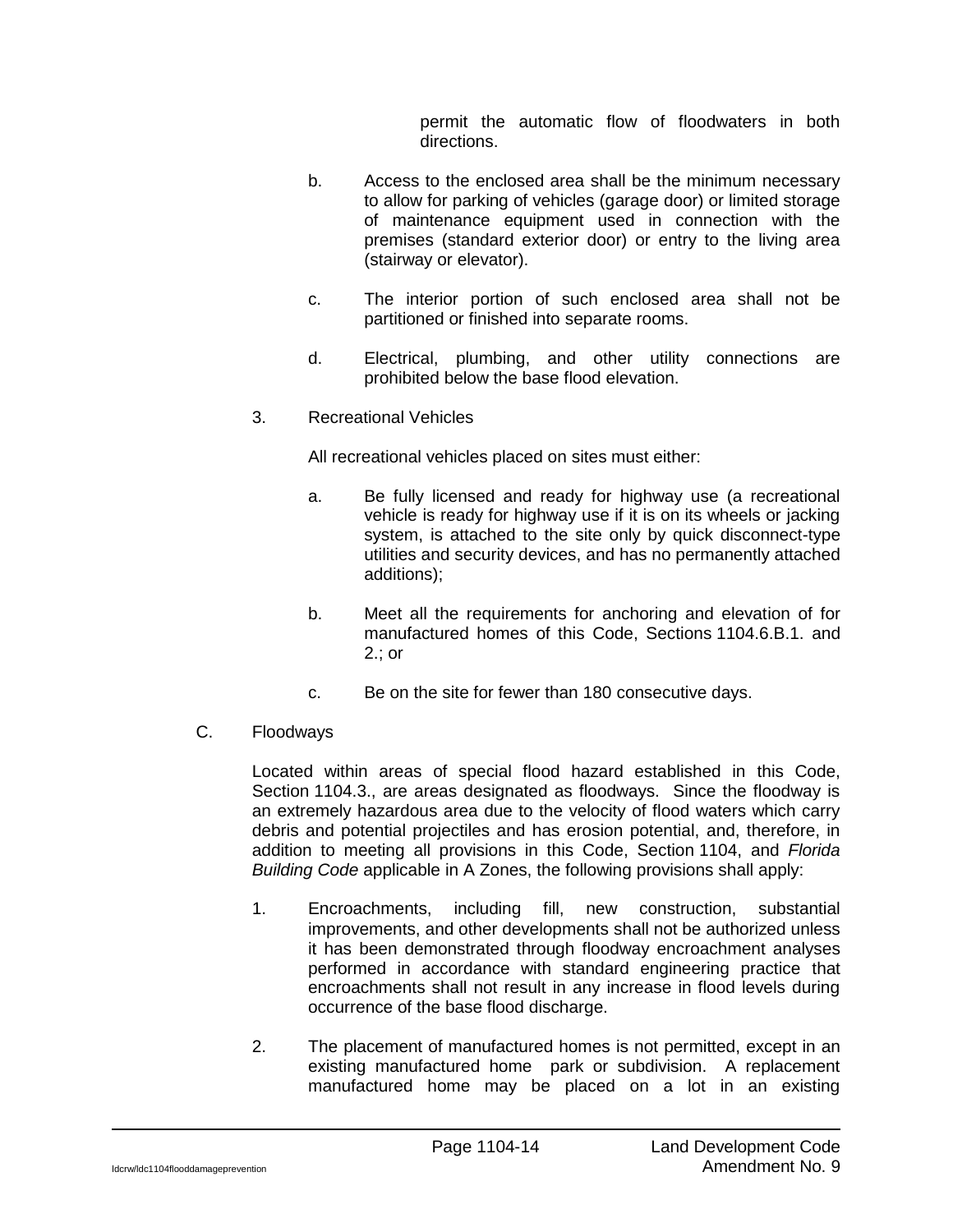manufactured home park or subdivision provided the anchoring, elevation, and encroachment standards of this Code, Section 1104.6.C.1., are met.

D. Specific Standards Within V Zones

Located within areas of special flood hazard areas established in this Code, Section 1104.3, are areas designated as Zones "V1-V30," "VE," and/or "V." These areas have special flood hazards associated with high velocity waters from surges; and, therefore, in addition to meeting all provisions in this Code, Section 1104, applicable to V Zones, the following provisions shall also apply:

- 1. The use of fill for structural support of buildings is not permitted.
- 2. Manmade alteration of sand dunes or mangrove stands that would increase potential flood damage is not permitted.
- 3. Manufactured Homes, Foundations, Anchoring, and """"Elevation
	- a. New and replacement manufactured homes shall be elevated on permanent piling or column foundations such that the bottom of the lowest horizontal structural member of the lowest floor of the manufactured home is elevated to or above one (1) foot above the base flood elevation and securely anchored to an adequately anchored foundation system to resist flotation, collapse, or lateral movement, if such manufactured homes are placed or substantially improved on sites:
		- (1) Outside of a manufactured home park or subdivision;
		- (2) In a new manufactured home park or subdivision;
		- (3) In an expansion to an existing manufactured home park or subdivision; or
		- (4) In an existing manufactured home park or subdivision on which a manufactured home has incurred "substantial damage" as the result of a flood.
	- b. A registered design professional shall develop or review the structural design, specifications, and plans for the construction and shall certify that the design and methods of construction to be used are in accordance with accepted standards of practice for meeting the provisions of this Code, Section 1104.6.D.3.a.
	- c. Manufactured homes to be placed or substantially improved on sites in an existing manufactured home park or subdivision that are not subject to this Code, Section 1104.6.D.3.a., shall be securely anchored to an adequately anchored foundation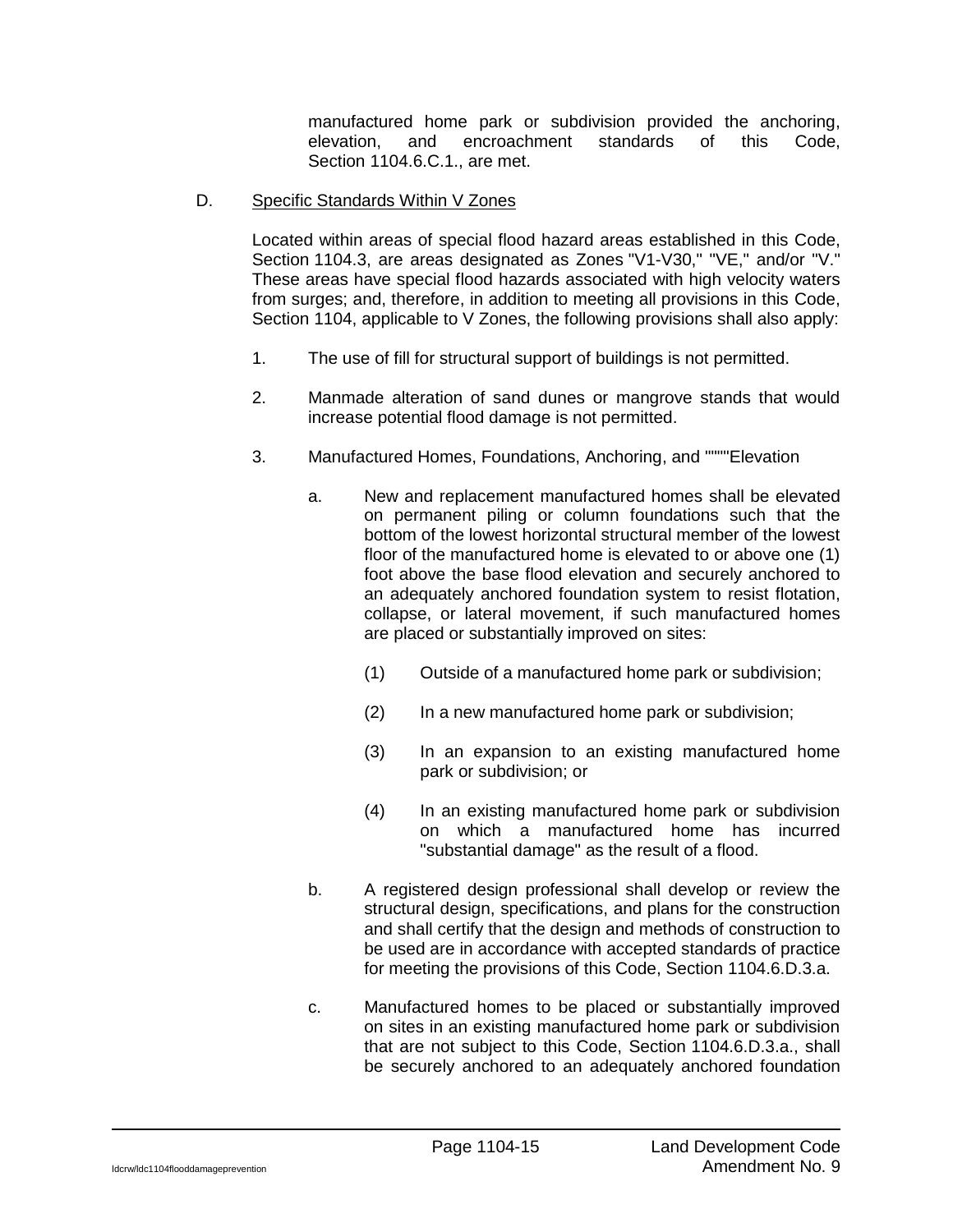system to resist flotation, collapse, or lateral movement, and shall be elevated so that either:

- (1) The lowest floor of the manufactured home is elevated to or above one (1) foot above the base flood elevation; or
- (2) The manufactured home chassis is supported by reinforced piers or other foundation elements of at least an equivalent strength or no less than thirty-six (36) inches in height above the ground.
- 4. Manufactured Homes Enclosures

The area below elevated manufactured homes shall either be free of obstruction or, if enclosed with walls, the enclosure shall be useable solely for parking of vehicles, building access, or storage. Such space shall not be used for human habitation nor shall the interior portion of such enclosed area be partitioned or finished into separate rooms.

The walls and partitions shall be constructed with nonsupporting breakaway walls, open-wood, lattice-work, or insect screening intended to collapse under wind and water loads without causing collapse, displacement, or other structural damage to the elevated manufactured home or supporting foundation system.

- a. Breakaway walls shall have a design safe loading resistance of not less than ten (10) and not more than twenty (20) pounds per square foot. Where wind loading values exceed twenty (20) pounds per square foot, the application shall include certification by a registered design professional that the breakaway walls have been designed to collapse from a water load less than that which would occur during the base flood.
- b. Access to the enclosed area shall be the minimum necessary to allow for parking of vehicles or limited storage of maintenance equipment used in connection with the premises, or entry to the living area (stairway or elevator).
- c. The interior portion of such enclosed area shall not be partitioned or finished into separate rooms.
- d. Electrical, plumbing, and other utility connections are prohibited below the base flood elevation.
- 5. Recreational vehicles placed on sites within Zones "V1-V30," "V," and "VE" on the community's FIRM shall either:
	- a. Be on the site for fewer than 180 consecutive days;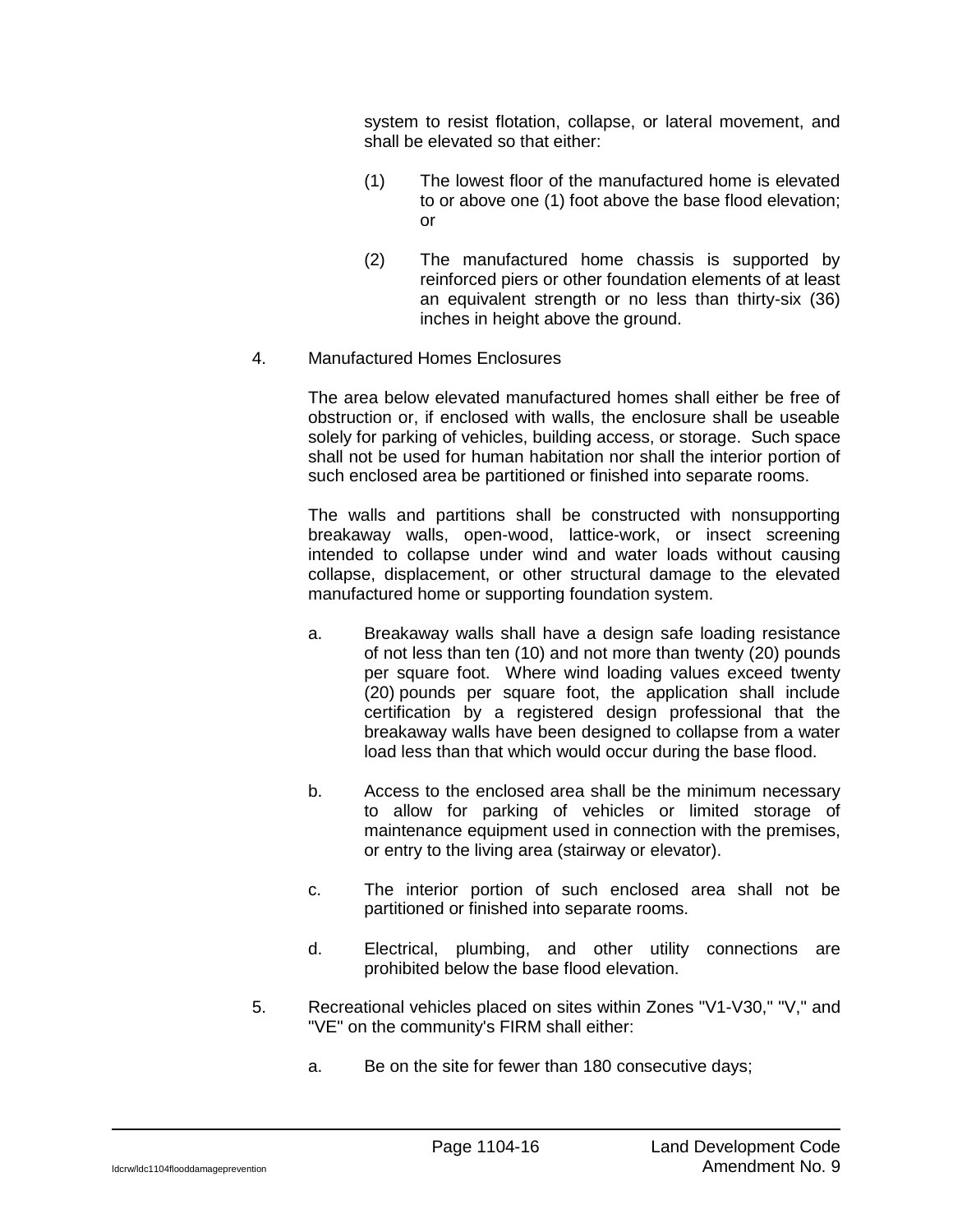- b. Be fully licensed and ready for highway use, on its wheels or jacking system, is attached to the site only by quick, disconnect-type utilities and security devices, and has no permanently attached additions; or
- c. Meet all the manufactured home requirements of this Code, Sections 1104.6.A. and 1104.6.D.2.
- E. Technical Bulletins

FEMA technical bulletins and subsequent FEMA technical bulletins are incorporated by reference and shall be the basis for interpretation of the applicable provisions of the *Florida Building Code* and of this Code, Section 1104.

## 1104.7. **Variances**

A. General

The Planning Commission (PC) shall hear and decide on requests for variances from this Code, Section 1104. Pursuant to Section 553.73(5), F.S., the PC shall hear and decide on requests for appeals and requests for variances from the strict application of the flood resistant construction requirements of the *Florida Building Code*. This section does not apply to Section 3109 of the *Florida Building Code*.

B. Application

The variance application shall include all written justification, conceptual plans, site plans, building plans, and citations to the applicable authority and other evidence that is necessary for the PC to determine whether the variance should be granted. References to the Comprehensive Plan, this Code, or other legal authority shall include citations to the specific provisions(s) or authority supporting the conclusion.

C. Public Notice

Notice of the public hearing shall follow the noticing requirements for Timing, Mailed, Published, and Posted Notice and Affidavit of Public Notice in accordance with this Code, Sections 304.2 and 304.3.

D. No Impact Certification within the Floodway

Variances shall not be issued within any designated floodway if any impact in flood conditions or increase in flood levels during the base flood discharge would result.

E. Historic Structures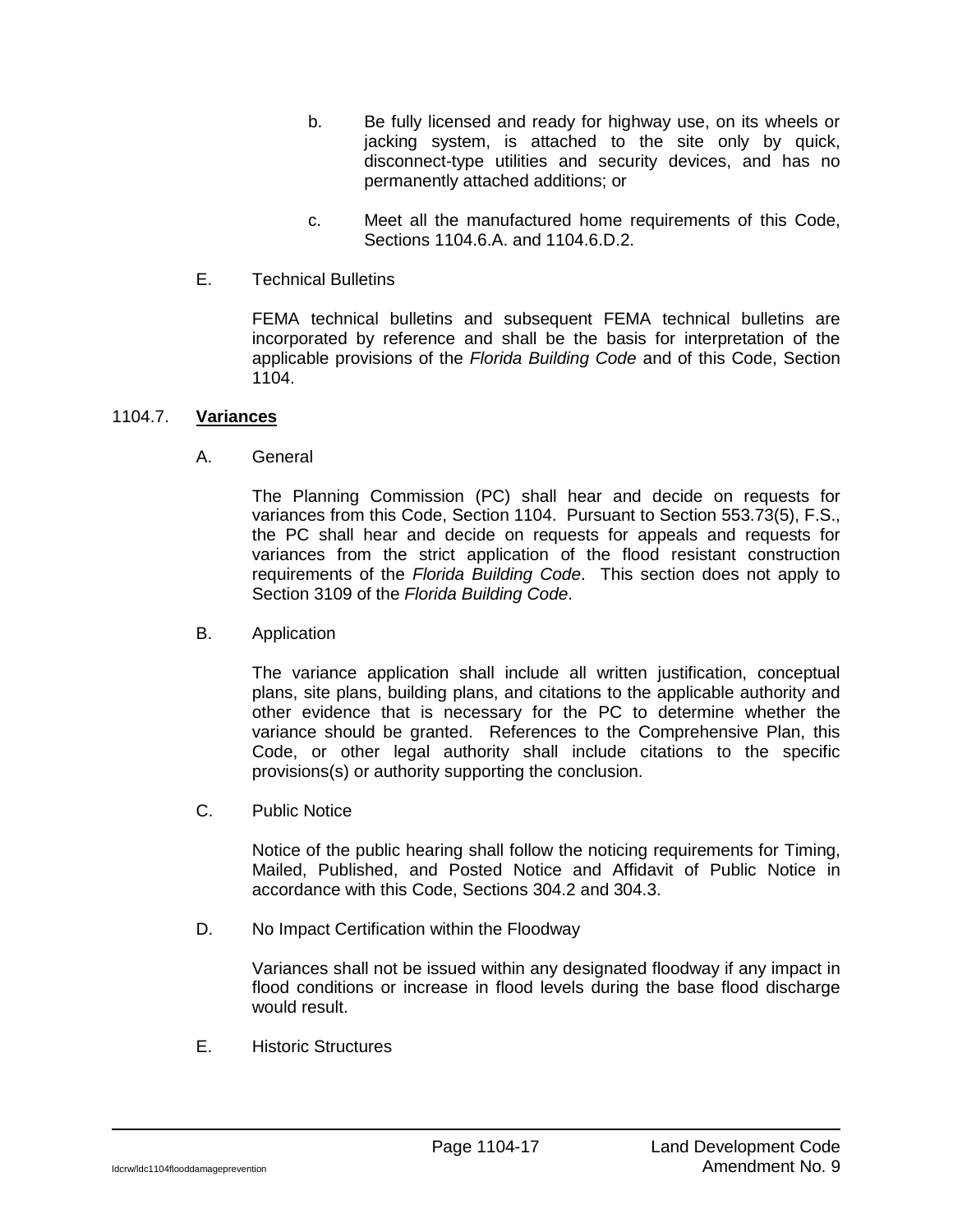Variances may be issued for the repair, improvement, or rehabilitation of historic structures that is determined eligible for the exception to the flood resistant construction requirements of the *Florida Building Code,* Existing Building, Chapter 11, Historic Buildings, upon a determination that the proposed repair, improvement, or rehabilitation will not preclude the structure's continued designation as a historic structure and the variance is the minimum necessary to preserve the historic character and design of the structure.

F. Functionally Dependent Uses

A variance is authorized to be issued for the construction or substantial improvement necessary for the conduct of a functionally dependent use, as defined in this Code, provided the variance is the minimum necessary considering the flood hazard, and all due consideration has been given to use of methods and materials that minimize flood damage during occurrence of the base flood.

G. Variance Review Criteria

In reviewing applications, the Planning Commission (PC) shall consider all technical evaluations, all relevant factors, all other applicable provisions of the *Florida Building Code,* as amended by Pasco County, all standards specified in this section; and

- 1. The danger that materials may be swept onto other lands to the injury of others;
- 2. The danger of life and property due to flooding or erosion damage;
- 3. The susceptibility of the proposed facility and its contents to flood damage and the effect of such damage on the individual owner;
- 4. The importance of the services provided by the proposed facility to the community;
- 5. The necessity to the facility of a waterfront location in the case of a functionally dependent use;
- 6. The availability of alternative locations for the proposed use which are not subject to flooding or erosion damage;
- 7. The compatibility of the proposed use with existing and anticipated development;
- 8. The relationship of the proposed use to the Comprehensive Plan and floodplain management program for that area;
- 9. The safety of access to the property in times of flood for ordinary and emergency vehicles;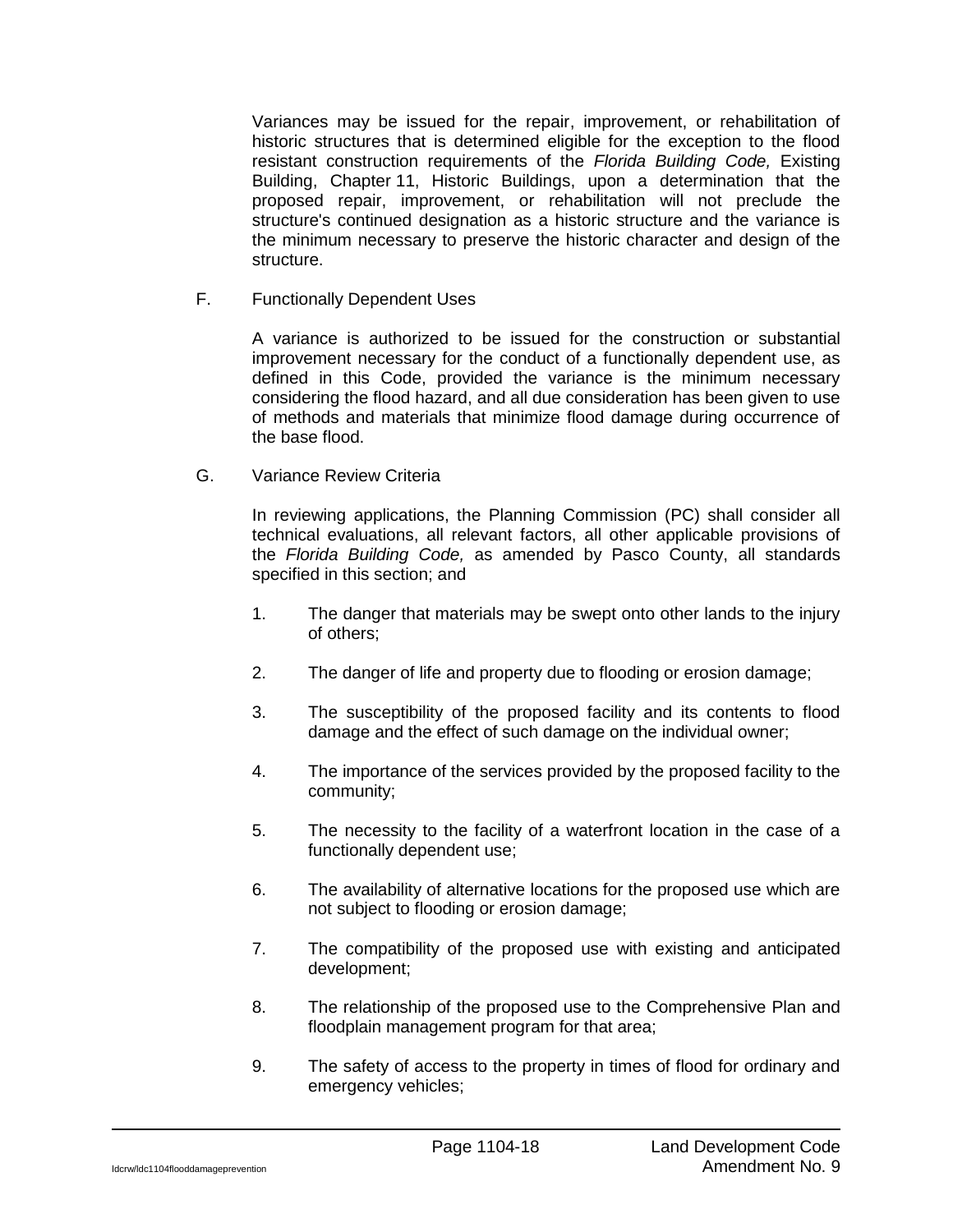- 10. The expected heights, velocity, duration, rate of rise, and sediment transport of the floodwaters and the effects of wave action, if applicable, expected at the site; and
- 11. The costs of providing governmental services during and after flood conditions, including maintenance and repair of public utilities and facilities, such as sewer, gas, electrical, and water systems; streets; and bridges.
- H. Standards of Review for Approval of Variances
	- 1. Variances shall only be issued when there is:
		- a. A showing of good and sufficient cause;
		- b. A determination that failure to grant the variance would result in exceptional hardship; and
		- c. A determination that the granting of a variance will not result in increased flood heights, additional threats to public safety, extraordinary public expense, create nuisance, cause fraud on or victimization of the public, or conflict with existing local laws or ordinances.
	- 2. Variances shall only be issued upon a determination that the variance is the minimum necessary, considering the flood hazard, to afford relief; and in the instance of a "historic structure," a determination that the variance is the minimum necessary so as not to destroy the historic character and design of the building.
- I. Notification of Final Determination to Applicant

Any applicant to whom a variance is granted shall be given written notice over the signature of the County Administrator, or designee, that:

- 1. The difference between the base flood elevation and the elevation to which the lowest floor is to be built;
- 2. The cost of flood insurance will be commensurate with the increased risk resulting from the reduced lowest floor elevation and will result in increased premium rates for flood insurance up to amounts as high as Twenty-Five and 00/100 Dollars (\$25.00) for One Hundred and 00/100 Dollars (\$100.00) of insurance coverage; and
- 3. Such construction below the base flood level increases risks to life and property.

A copy of the final determination on the variance request shall be recorded by the County Administrator, or designee, in the Public Records of the County,